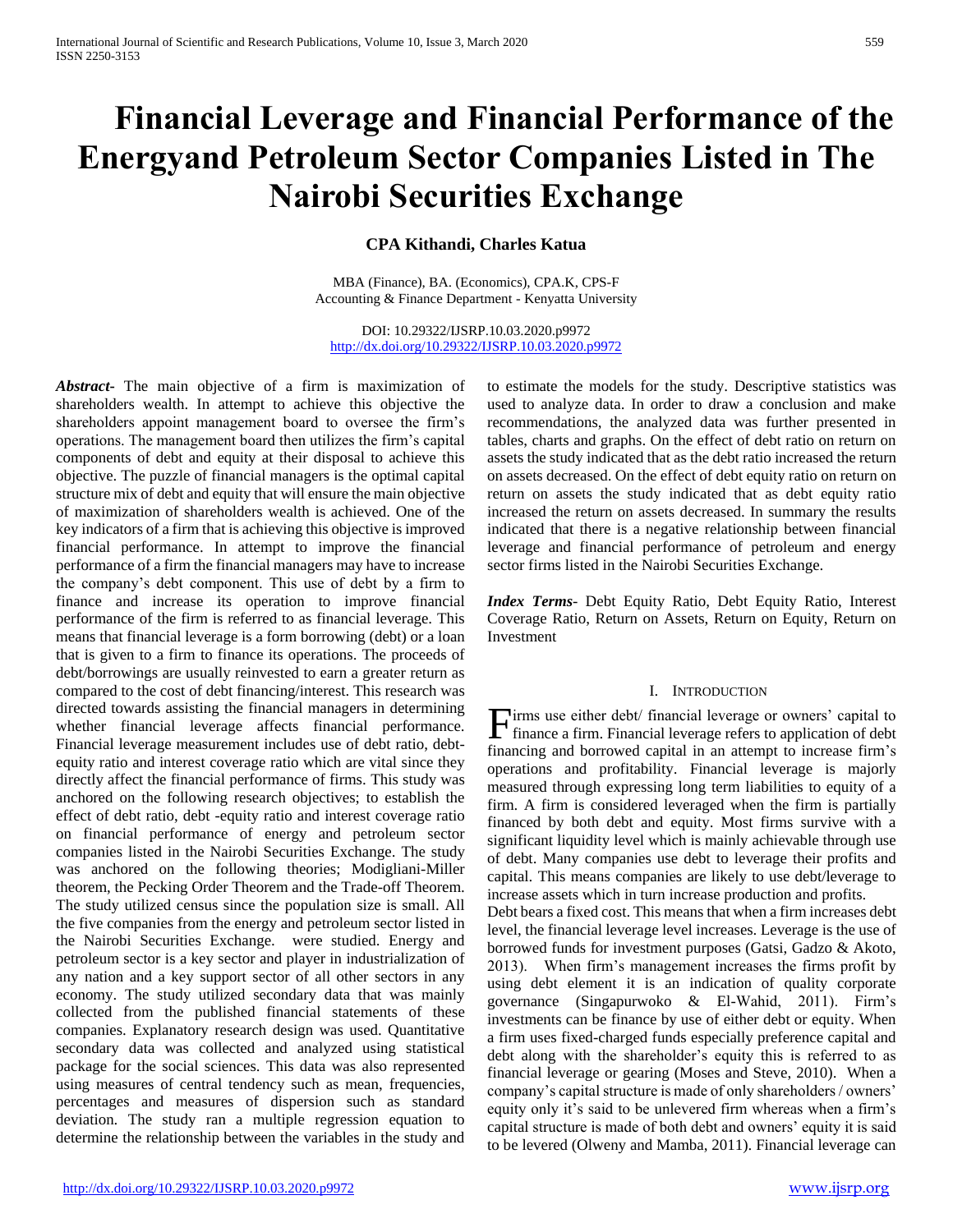be informed of a loan or inform of debt (other borrowing). Financial leverage proceeds are reinvested to earn a greater return more than interest expense and cost incurred due to debt acquisition. (Chengand Tzeng, 2010). This means that if a company's marginal rate of return on asset is higher than the company's marginal rate of interest expense payable on the debt, then the company should increase the debt level since it will also increase return on equity. Contrary, when the company's return on asset is lower than the interest rate payable on debt/loan acquisition, the firm should not borrow since borrowing will reduce the firms return on equity, (Athanasoglou, Brissimis and Delis, 2006).

 Leverage gives room for increased returns to the investor if available, however it can lead to greater potential loss especially when the investment becomes worthless and the borrowed amount have to be paid with the interest, Andy et al., 2002). This leads to potential financial risk that may lead to financial loss, (Pandey; 2008). The degree of this potential financial risk is associated to the company's capital structure.

 A firm's financial structure in most instances consist of preferred stock, common equity and the long term and short-term liabilities. This means that the means and ways in which a company finances its assets then constitutes to the company's financial structure. Consequently, if the company's short-term liabilities are excluded from the company's financial structure we obtain the company's capital structure. In other words, the company's long-term liabilities consisting of preferred stock, common equity, and long-term debt/loan is referred as capital structure (Banice Olive, 2012). Therefore, the main objective of financial management in a company is structuring the company's capital structure components in a manner that ensure maximization of shareholders wealth as the key measure of management's performance. This study will therefore analyze the effects of financial leverage on financial performance which is an indicator of shareholders wealh maximization, Molyneuxandm Thorton, 1992).

## II. LITERATURE REVIEW

# **2.1 EMPHIRICAL LITERATURE REVIEW**

 Debt ratio is financial ratio used to measure the extent to which a firm has financed its assets using debt/borrowings. Debt ratio is expressed by taking short-term debt and long-term debt divided by total assets of a firm. The higher the debt ration the higher a firm is leverage thus the higher the financial risk and vice versa however it is important to note that leverage is an important tool for a firm to grow, (Mungai, 2010). This ratio varies greatly across firms in different industries due to difference in capital intensive requirements of these industries, Akhatar, et al (2012)

 Ezeamama (2010) defines **debt ratio** as financial leverage ratio that measures the total creditors' funds in relation to total assets held by the firm. Computation of debt rationis done by taking total liabilities of a company and dividing them with total assets of that company.

 Mahnoor (2010) did a study on impact of financial leverage on firms' performance in Fuel and Energy sector in Iraq. The study applied debt ratio (DR) as a proxy to measure financial leverage. return on equity (ROE) and Return on asset (ROA) / were used as proxies to measure firms' performance. Through application of least squares method, the study results showed that debt ratio and firms return on assets have a significant positive relationship.

 Mahmoudi (2014) did a study on effects of leverage on financial performance of firms listed in Tehran Stock exchange between the years 2008 to 2011. In the study he measured leverage using debt ratio (DR) which was statistically tested for a relationship with return on equity and return on assets. In the study Mahmoudi also studied part of the energy sector companies in Tehran stock exchange. The study showed that debt ratio statistically and significantly had a negative relationship with both return on asset ratio and return on equity ratio.

 Mustafa Zuthimalim et al (2015) studied effect of financial leverage on financial performance of fuel and energy sector companies in Algeria. Using both primary and secondary data Mustafa found out that debt ratio (DR) had insignificant negative relationship with return on assets (ROA).

 Amenophis Hanbal (2015) did a study on the relationship between financial leverage and financial performance of petroleum and mining sectors firms in Egypt. Using data from both listed and non-listed companies in Egypt Its was established that statistically return on equity and return on assets had no existing significant relationship.

 Zulaika (2016) did a study on the effect of financial leverage on financial performance fuel and petroleum sector firms in Angola. In his study he analyzed the financial statements of these firms from the year 2011-2015. The study results showed debt ratio (DR) has a negative relationship with return on asset ratio (ROA).

## **2.2 THEORETICAL LITERATURE REVIEW 2.2.1 Modigliani-Miller Theorem**

.

 Modigliani-Miller (1958) argues that the firm's value is measured assets associated risk and revenue generation capacity of the assets.This theorem further argues that the firm's market value is not affected by investment financing decisions or dividend distribution decisions. A firm can decide to finance its investments through issuance of shares, borrowed capital or retained earnings/reinvesting profits. This theory assumes that in an imperfect market the choice between use of equity or debt to finance firm's investment make no difference. This theorem states that value of any firm is not associated or depended with the financing decision made or capital Therefore, the firm's capital structure is an irrelevant proxy in determining the firm's Value. Therefore, whether a firm is highly levered or lowly levered, the capital structure mix has no significant effect on the firms value, (Modigliani & Miller, 1963).

 Modigliani and Miller also argue that future growth prospect of a firm affect market value of the firm while investment risk does not affect market value of the firm. This means that when a firm company has high future growth prospects, the market value of the firm will be higher, and its stock prices will be higher. This means that investors will be more attracted by firms that have high growth prospects as compared to those with low growth prospects, Miller, 1977). This theory assumes that under no tax regime, the capital structure component does not affect the value of the firm. It also argues that both equity holders and debt holders in a firm have the same interest and priority in the firm, that is, they both should have equal share of earnings. The proponent also argues that debt holders of a firm have a upper hand in claiming the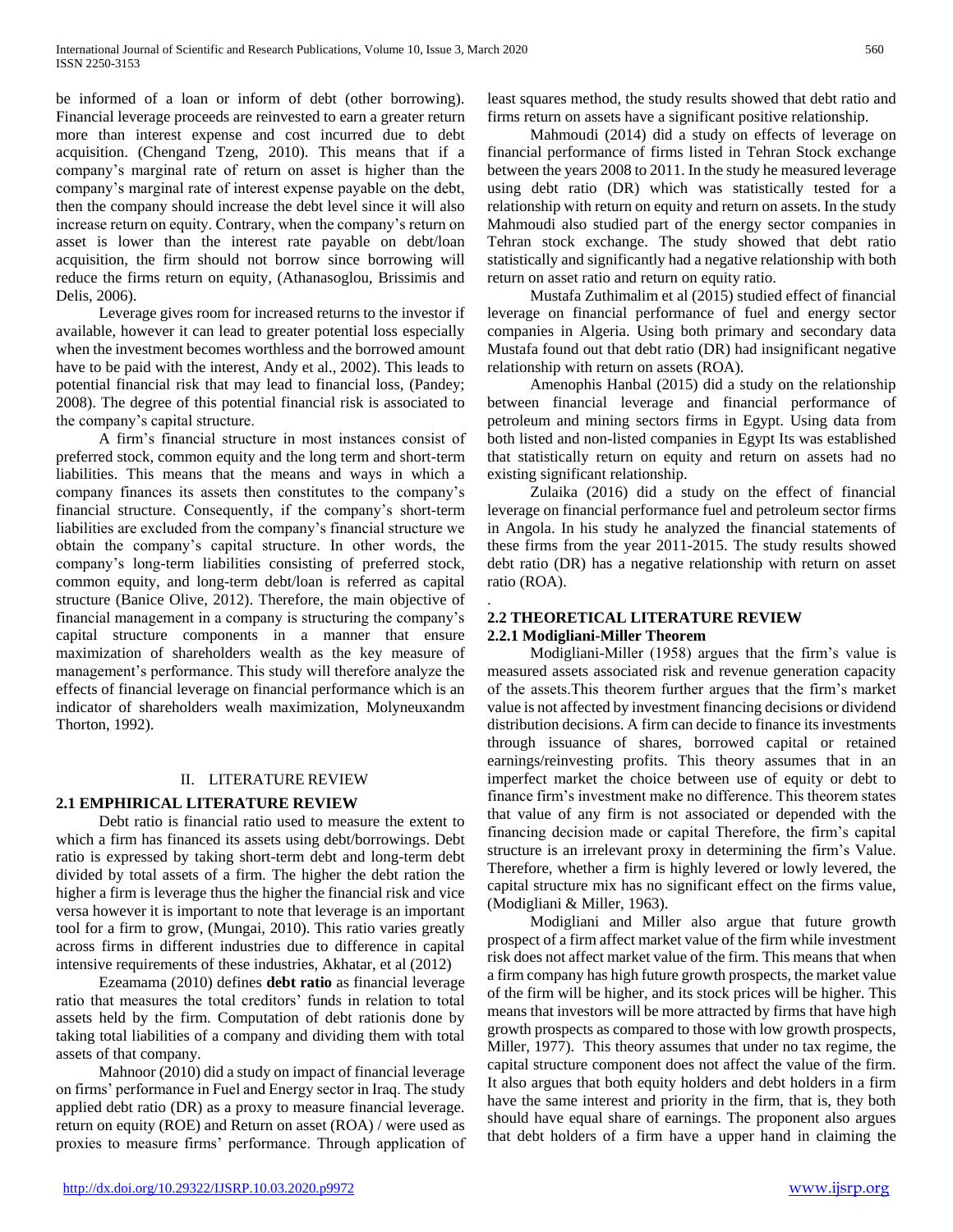earning of a firm hence increasing cost of debt which increases expenses and reduces earnings before interest and tax (EBIT) which is associated with the third variable of this study: ICR.

 In summary, the main argument of this theorem is that: Under a perfect market, value of the firm is not affected by the capital structure mix of debt and equity. This argument is associated with the first and second variable of this study (debt ratio and debt equity ratio). This theory also argues that the financial leverage / debt level of a firm is in directly proportional to the firm's cost of equity.

 Therefore, an increase in debt level implies higher risks to equity shareholders which in turn results to increase in cost of equity.This argument is also associated with the first and second variable of this study (debt ratio and debt equity ratio).

# **2.2.2 Pecking Order Theory**

 The first proponent of this theory is Donaldson (1961). This theory was also modified by Myers and Majluf (1984). The proponents argue that when a firm wants to invest, it has to make a decision on whether to source funds internally or externally. It further argues that a firm will prefer to utilize its internal financing in place of external financing.

 The preference on internal sources of finance is because internal sources of finance have no fixed cost attached to them as compared to external financing. The internal source of finance includes retained earnings, internal borrowing and trade payables while external financing may include debt, debentures and loan. He further argues that a firm prefers to use internal financing first, when these finances are depleted, the firm will then issue debt. Equity financing should only be issued after a firm has exhausted its debt financing option.

 This theory further states that a firm has three financing option: debt, retained earnings and equity, (Myers 1984) A firm would first prefer to use retained earnings since they have no interest of cost attached to them, that is, no adverse selection problem. Both debt financing and equity financing have adverse selection problem though equity has the more serious adverse selection problem than debt. This means that issuance of equity is riskier than issuance of debt hence any external investor will expect higher returns on equity as compared to debt.

 Any firm would prefer to fund all its projects by utilizing retained earnings, hence retained earnings is the best source of finance compared to both debt and equity, while debt is a better source of finance as compared to equity. (Harris & Raviv, 2003). A firm should issue securities with low informational cost before issuing securities with high informational cost; hence a firm should therefore utilize short term debt to exhaustion before issuance of long term debt, (Baskin, 2002).

 This theory argues that a firm does not first consider optimal capital structure mix but instead considers internal financing over external financing

 The pecking order theory assumes that optimal capital structure is not the starting point of making sound financing decisions. Firms sound financing and investment decisions start with considering the available internal finances before considering the external finances. It is when internal finances are inadequate that a firm will decide to acquire external funds. Firms decide which external sources of finance to use by weighing cost of information and benefit of financing source, (Akerlof, 1970).

External investors consider the risk of failure of a firm in the market due to financing options hence resulting to the pecking order of firms financing as follows: Utilization of internal financing then followed by low risk debt finance and as a measure of last resort equity financing.

 An external rational investor usually discounts firm's stock prices especially when the firm issues equity instead of issuing debt. For a firm to evade these discounts, the firm should avoid issuing equity as much as possible. Most firms tend to follow the pecking order of firms financing when an investment opportunity arises. When no investment opportunity is available to the firm the firm will the firm retains more earnings hence building up a slack that will avoid raising external source of finance in future, Myers and Majluf model (1984).This theory assumes that a firm will have no optimal capital structure mix due to adverse selection and the fact that firms prefer internal financing to external financing.

 This theory is relevant to this study since it majorly talks about internal sources of finance and external sources of finance which are basically debt and equity components of a firm, hence its associated with the first and second variable of this study (debt ratio and debt equity ratio).

## **2.2.3 Trade-Off Theory**

 This theory was proposed by Myers (1984). The trade-off theorem of capital structure argues that a firm's choice of debt and equity use in the capital structure is arrived at by balancing the costs of financing and the benefits of financing. In other words, optimal capital structure is only possible when there is a trade-off between financing benefits and financing costs. The cost of financing should be offset against the benefits of financing.

 Some researchers have used the term trade-off to describe several related theories. A rational decision maker or investor weighs the benefits against cost of any action or plan and the same case applies when it comes to sourcing of finances. Therefore, firms must ensure a balance and trade-off between marginal benefits of financing and marginal costs of financing.

 The trade-off theory was developed from a debate on the Modigliani-Miller theorem. MM theorem argued that when corporate tax is added to a firm it creates a debt benefit since debt increases financing costs which reduce earnings hence reducing taxes. Where a firm's objective is linear function cost of debt cannot be offset hence debt financing is 100%.

 This theory acknowledges that firms can only be financed either through debt or equity or both, (Kraus & Litzenberger, 1973). The trade-off theorem further argues that firm's capital structure is based on two key concepts, that is, financial distress cost and agency cost. Debt financing is advantageous because of tax benefits associated with debt. Debt financing costs includes financial distress: both bankruptcy and non- bankruptcy cost, (Fama & French, 2002).

 In summary the key argument of tradeoff theory is that, a firm decides on how much Debt level and Equity level to employ by striking a balance between financing cost and financing benefits.

This argument is associated with the first and second variable of this study (debt ratio and debt equity ratio).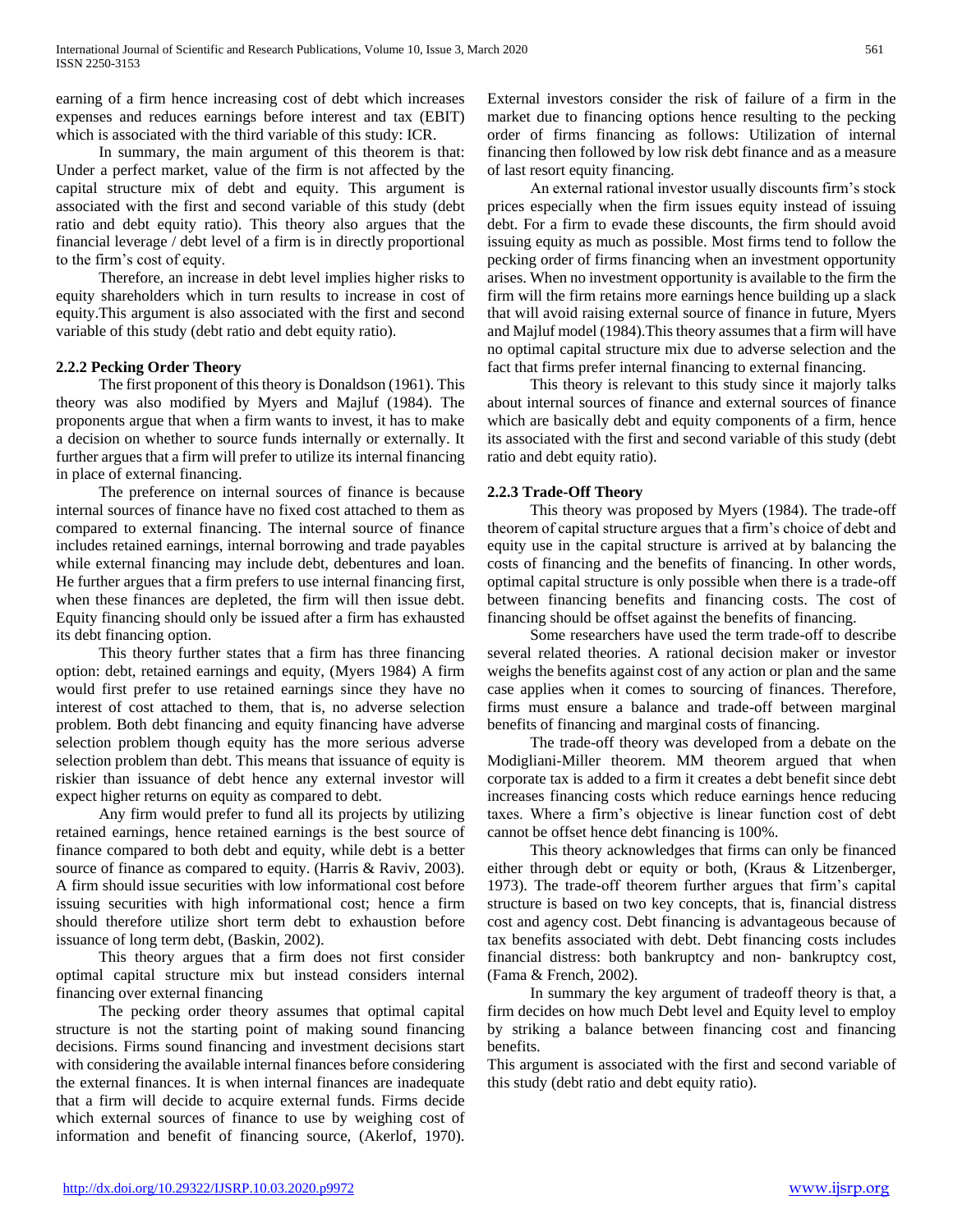## III. RESEARCH METHODOLOGY AND MODEL **SPECIFICATION**

 The study used descriptive research design. Explanatory research design is used to explain out what, where, when and how of a phenomenon, Cooper & Schindler (2003), Research design is good since it is able to observe & measures variables as they are and without influencing them. This design also enables generalization of findings to other firms. This design enables a researcher to carry out intense investigation on research variables hence enabling drawing of conclusion and recommendation from the study. The population for the study consisted of five firms that are currently listed with the NSE from the energy and petroleum sector in Kenya (NSE, 2015). These firms are Kenol Kobil, Kenya Power, Total Kenya Ltd, Umeme and KenGen.

 Descriptive statistics were used to analyze quantitative data. Statistical package for social sciences (SPSS, version 22) was used to analyze and present data in terms of frequencies, means, percentages and standard deviations.

 The data was also presented using graphs, bar charts and pie charts. Findings were tallied up and variation percentages computed as well as interpreting and describing data in line with study objectives and research questions..

 The study also ran a multiple linear regression analysis to determine the relationship between the dependent and independent variables. The multiple regression equation was;

Y = β0 + β1X1 + β2X2 + β3X3 +ε

Where;

 $Y =$  Financial performance of energy and petroleum firms listed with the NSE measured by ROA

B0 - intercept coefficient

εi – error term (extraneous variables)

## **4.2** *Correlations*

*Table 4. 2:*

| <b>Pearson Correlation</b> | DR         | <b>DER</b> | <b>ICR</b> | <b>ROA</b> |
|----------------------------|------------|------------|------------|------------|
| DR                         |            |            |            |            |
| <b>DER</b>                 | $0.966**$  |            |            |            |
| <b>ICR</b>                 | $-0.510**$ | $-0.404*$  |            |            |
| <b>ROA</b>                 | $-0.349$   | $-0.458*$  | 0.169      | 1          |

 The results of the correlation matrix showed that, there was a positive relationship between ICR and ROA as shown by 0.169 and a negative relationship between DR, DER and ROA as indicated by -0.349 and -0.458 respectively.

## **4.3 Regression Analysis.**

*Table 4.3:Model Summary*

| Model | R | R Square | <b>Adjusted R Square</b> | Std. Error of the<br>Estimate |
|-------|---|----------|--------------------------|-------------------------------|
|-------|---|----------|--------------------------|-------------------------------|

X1 – Debt Ratio

X2 – Debt-Equity Ratio

X3 – Interest coverage ratio

β1, β2, andβ3 =regression coefficients

#### IV. PRESENTATION AND DISCUSSION OF RESULTS

#### *4.1 Descriptive Statistics*

| Table 4 |  |  |  |
|---------|--|--|--|
|---------|--|--|--|

|            | <b>Minimum</b> | <b>Maximum</b> |
|------------|----------------|----------------|
| DR         | 0.47           | 0.8            |
| <b>DER</b> | 0.87           | 4.07           |
| <b>ICR</b> | $-3.81$        | 146.66         |
| <b>ROA</b> | $-0.19$        | 0.12           |

Source: Author, 2018

 From the table 4.10, Debt Ratio (DR) measured registered a minimum of 0.47 with a maximum of 0.8, mean of 0.65 and standard deviation of 0.10. For Debt Equity Ratio (DER) , the minimum was 0.87 with a maximum of 4.07, mean of 2.11 and standard deviation of 0.93. Interest Coverage Ratio (ICR) posted a minimum of -3.81, maximum of 146.66, mean of 11.34 with standard deviation of 31.04. Return on Assets (ROA), posted a minimum of -0.19, maximum of 0.12, Mean of 0.03 and standard deviation 0.06.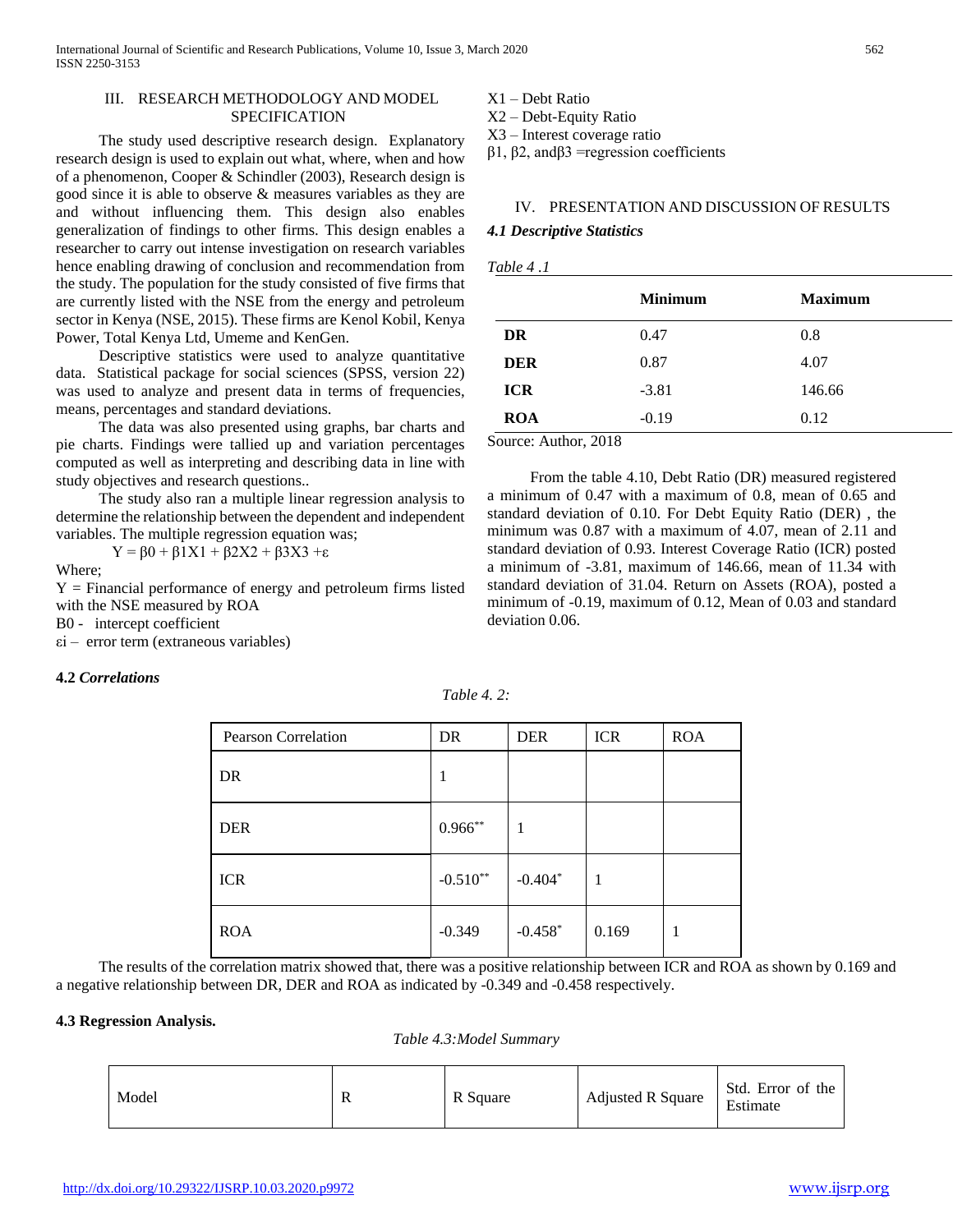| ററ<br>U.S8<br>.01.<br>ட<br>,,,,,<br>$\sim$ |
|--------------------------------------------|
|--------------------------------------------|

a. Predictors: (Constant), ICR, DER, DR

 The results of the model summary in the above table 4.12 indicates that the R- square is 0.38, which means that the independent variables (DR, DER & ICR) explain 38% of the variation in the dependent variable (ROA). This implies that DR, DER and ICR account 38% of the changes or variations of ROA; the remaining 62% is explained by other independent variables not factored in the study.

| Model      | of<br><b>Sum</b><br><b>Squares</b> | df | <b>Mean</b><br><b>Square</b> | F     | Sig.              |
|------------|------------------------------------|----|------------------------------|-------|-------------------|
| Regression | 0.028                              | ⌒  | 0.009                        | 4.294 | .016 <sup>b</sup> |
| Residual   | 0.046                              | 21 | 0.002                        |       |                   |
| Total      | 0.073                              | 24 |                              |       |                   |

a. Dependent Variable: ROA

b. Predictors: (Constant), ICR, DER, DR

 The table 4.13 indicates that there is significant relationship between the variables (DR, DER, ICR) and the dependent variable (ROA), This is indicated by the F value and the significance value of 0.016 which is less than 0.05.

| Model      | Unstandardized Coefficients |               | Standardized<br>Coefficients |          | Sig.  |
|------------|-----------------------------|---------------|------------------------------|----------|-------|
|            | B                           | Std.<br>Error | Beta                         |          |       |
| (Constant) | $-0.359$                    | 0.19          |                              | $-1.887$ | 0.073 |
| DR         | $-1.012$                    | 0.422         | 1.857                        | $-2.402$ | 0.026 |
| <b>DER</b> | $-0.128$                    | 0.043         | $-2.153$                     | $-2.96$  | 0.007 |
| <b>ICR</b> | 0                           | $\Omega$      | 0.246                        | 1.128    | 0.272 |

## *Table 4.5:Coefficients*

a. Dependent Variable: ROA

 The study shows that there was significant negative association between ROA and DR as shown by  $r= -1.012$  and significant negative association between ROA and DER as shown by  $r = -0.128$ . The study also showed that there was no association between ROA and ICR as shown by r=0, this is also shown by the significance level of ICR being 0.272 (27.2%) which is more than 0.05 (5%). The findings also showed that DR and DER were significant variables in the study since their significance values are less than 0.05, that is, 0.026 & 0.007 respectively.

## **4.4 Summary of Findings**

 The study shows that there was significant negative association between ROA and DR as shown by  $r= -1.012$  and significant negative association between ROA and DER as shown by  $r = -0.128$ . The study also showed that there was no association between ROA and ICR as shown by r=0, this is also shown by the significance level of ICR being 0.272 (27.2%) which is more than 0.05 (5%). The findings also showed that DR and DER were significant variables in the study since their significance values are less than 0.05, that is, 0.026 & 0.007 respectively.

 The findings also indicate that holding all the variables constant, ROA would be an autonomous value of -0.359. A unit increase in DR would lead to a unit decrease in ROA by -1.012, while a unit increase in DER would lead to a unit decrease in ROA by -0.128. A unit increase in ICR would not affect ROA. The finding also indicate that DR had the greater effect on ROA than DER while ICR had no effect on ROA.

The regression model drawn from table 4.14 above is presented as shown.

Y = -0.359 - 1.012X1 - 0.128X2 + 0X3 +ε This can also be presented as follows

Y = -0.359 - 1.012X1 -0.128X2 +ε Where;

 $Y =$  Financial performance of energy and petroleum firms listed with the NSE

εi – error term (extraneous variables)

X1 – Debt Ratio

- X2 Debt-Equity Ratio
- X3 Interest coverage ratio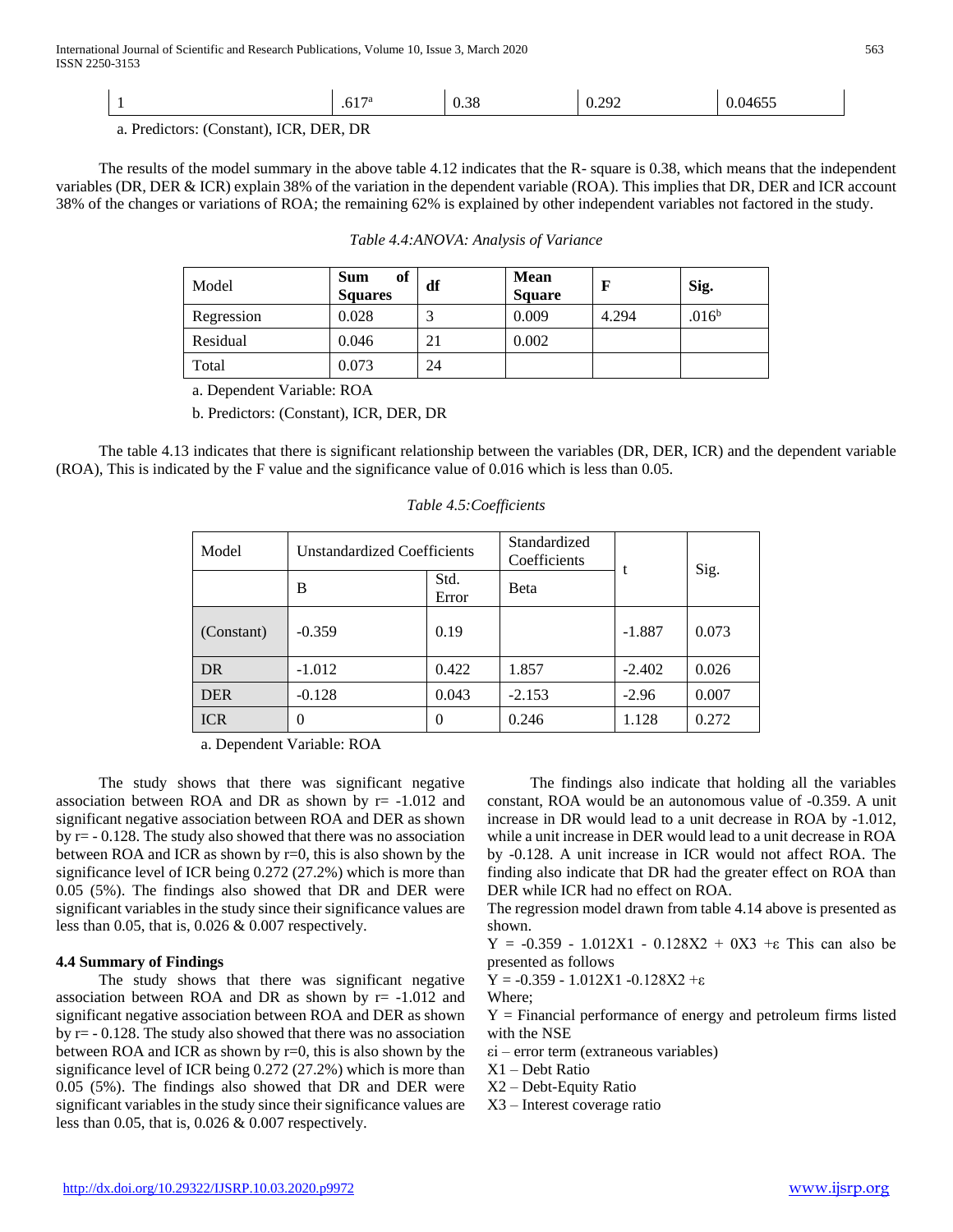#### V. CONCLUSIONS AND RECOMMENDATIONS

 The research results showed that there is a negative relationship between financial leverage and financial performance of selected companies. Therefore, increase in debt financing by the firms means low profits. This could be explained by the assumptions that when firms use debt financing, they have more liabilities to pay hence lowering the firm profit.

 The study showed that there is negative relationship between debt equity ratio, debt ratio and return on assets ratio. Therefore, if a firm wants to make more profits it has to reduce the amount of debt used in its capital structure. This also implies that when it comes to investment a firm should use retained earning first before it can shift focus to using debt. Its prudent to note that, a firm also needs to balance use of debt and equity since a firm with more equity 8pwill pay more dividends thus a firm should also employ use of external financing/debt so as to reduce dividend payouts. This implies that financial leverage and div The results of the study showed that there is a negative relationship between debt ratio, debt equity ratio and return on assets ration of the selected firms. The results showed that financial leverage of a firm negatively affects the financial performance of the firm.This means that as firms rely more on financial gearing/leverage, their profits and financial performance declines.

 Based on the research findings the researcher recommends the following;

 Firms should strike a balance between use debt financing and equity financing. Excessive use of debt financing would imply low profits and poor financial performance of a firm. Debt financing increases liabilities to creditors hence lowering profits. Excessive use of equity financing implies high dividend payouts hence reducing retaining earnings that would have been ploughed back to the business and earn revenue for the firm.

 In line with a firm's main objective which is shareholders wealth maximization, a firm should aim at increasing shareholders wealth through increasing percentage of retained earnings as compared to percentage of dividends payout. The retained earnings would then be reinvested into the business hence increasing shareholders wealth. Use of retained earnings reduces the need for financial leverage which is associated with high risks. Therefore, a firm should strike a balance between dividend payments and retained earnings.

 Firms should use debt financing especially when the funds will be used to increase asset utilization. That is, firms should only borrow funds if the funds will be used to increase utilization of existing assets. In summary firms should strike a balance between the borrowing need and asset utilization..

#### **REFERENCES**

- [1] Ajayi, F. & Atanda, A. (2012). Monetary policy and bank performance in Nigeria: A two-step co-integration approach. *African Journal of Scientific Research,* 19 (1), 44-45.
- [2] Apel, B. (2014). *What is longitudinal study?* Retrieved from
- https://www.surveygizmo.com/survey-blog/longitudinal-vs-cross-sectionalstudies-whats-the-difference/
- [3] Akinlo, A. E., & Owoyemi, B. O. (2012). The determinants of interest rate spreads in Nigeria: An empirical investigation. *Modern Economy*, 1, 837- 845.Bank of England Annual Report 2013.
- [4] Barro R, J. (1991). *Macroeconomics*. Massachusetts: MIT Press Publication.
- [5] Bhunia, R., Mukhuti, M., & Roy, F. (2011). *Financial performance analysis: a case study*. West Bangal: University of Calcutta Press.
- [6] Bordo, M. (2007). *The history of monetary policy.* Cambridge: Cambridge University Press.
- [7] Bordo, M., & Schwartz, A. (2009). *A retrospective on the classical gold standard, 1821-1931*. Chicago: University of Chicago Press.
- [8] Burns, R, P., & Burns, R. (2008) *Business research methods and statistics using spss.* California: Sage Publications.
- [9] Buzeneca, I. (2007). *Monetary policy implementation*. International Monetary Fund. IMF Working paper; WP/07/7.
- [10] Caporale, G. M., & Gil-Alana, L. A. (2010*). Interest rate dynamics in Kenya: Commercial banks' rates and the 91-day Treasury Bill rate.* Working Paper No. 10-2. West London: Brunel University Press.
- [11] Capital Markets Authority. (2013). Kenya financial sector stability report 2012/13. Nairobi: Capital Markets Authority Press.
- [12] Central Bank of Kenya. (2013). Annual report for the fiscal year 2012/13. Nairobi: Central Bank of Kenya.
- [13] Central Bank of Kenya. (2014). Annual report for the fiscal year 2012/13. Nairobi:Central Bank of Kenya.
- [14] Central Bank of Kenya Act. (1973).
- [15] Central Bank of Nigeria Act. (1958).
- [16] Chakraborty, L. S. (2012). Interest rate determination in india: Empirical evidence on fiscal deficit –interest rate linkages and financial crowding out. Working Paper No. 744. Levy Economics Institute of Bard College.
- [17] Davoodi, H. R., Dixit. S., & Pinter, G. (2013). *Monetary transmission mechanism in the east african community: an empirical investigation.*  International Monetary Fund. Working Paper wp/13/39.
- [18] Dawson, C. (2009). Introduction to research methods: A practical guide for anyone *undertaking a research project*. Newtec Place: United Kingdom. How to Books Ltd.
- [19] Deloitte. (2014). An analysis of economic and competitive factors influencing Kenyan interest rates. Nairobi: Deloitte Kenya Ltd.
- [20] De Vaus, D. (2001). *Research design in social research.* California: Sage
- [21] Publications.
- [22] FSD Kenya. (2014). Financial sector deepening annual report 2014. Nairobi: FSD Kenya Press.
- [23] Ekwaro, S. (2015, February 27). Central Bank sets stage for a cheaper interest rate regime. *Nairobi Business Monthly,* pp. 36-37.
- [24] Engen E. M., & Hubbard G. (2005). Federal government debt and interest rates: The National Bureau of Economic Research. Massachusetts: MIT Press.
- [25] Gujarati, I. (2004). *Basic econometrics* (4<sup>th</sup> ed.). Chicago: McGraw Hill.
- [26] Henry, C. (2002). *Testing for normality.* New York: Marcel Dekker Publishers.
- [27] Hibibnia, A. (2013). Exchange rate risk measurement and management. London: LSE Risk & Stochastic Group.
- [28] Humphrey, T. M. (1974). *Richmond economic review*. Richmond: Federal Reserve Bank of Richmond, 60.14-19
- [29] Indian Banking Act. (1949). Mumbai.
- [30] Jain, T. R., & Khanna, O. P. (2006). *Economic concepts and methods*. Boston: Fk Publications.
- [31] Jha, A, S. (2014). *Social research methods.* Entrepreneurship Development Institute of India. India: McGraw Hill Education.
- [32] Kenya Bankers Association. (2012). *The economy*: The center for research on financial markets and policy. 1. 4-7. Nairobi: Kenya Bankers Association.
- [33] Kenya Bankers Association. (2014). *The economy*: The center for research on financial markets and policy. 1. 4-7. Nairobi: Kenya Bankers Association.
- [34] Kenya National Bureau of Statistics. (2014). *Economic survey 2014*. Nairobi: Kenya National Bureau of Statistics Press.
- [35] Kenya National Bureau of Statistics. (2015). *Economic survey 2015.* Nairobi: Kenya National Bureau of Statistics Press.
- [36] KIPPRA. (2014). Kenya economic report 2014: Navigating global challenges while exploiting opportunities for sustainable growth. 4, 34-39. Nairobi: KIPPRA Publishers.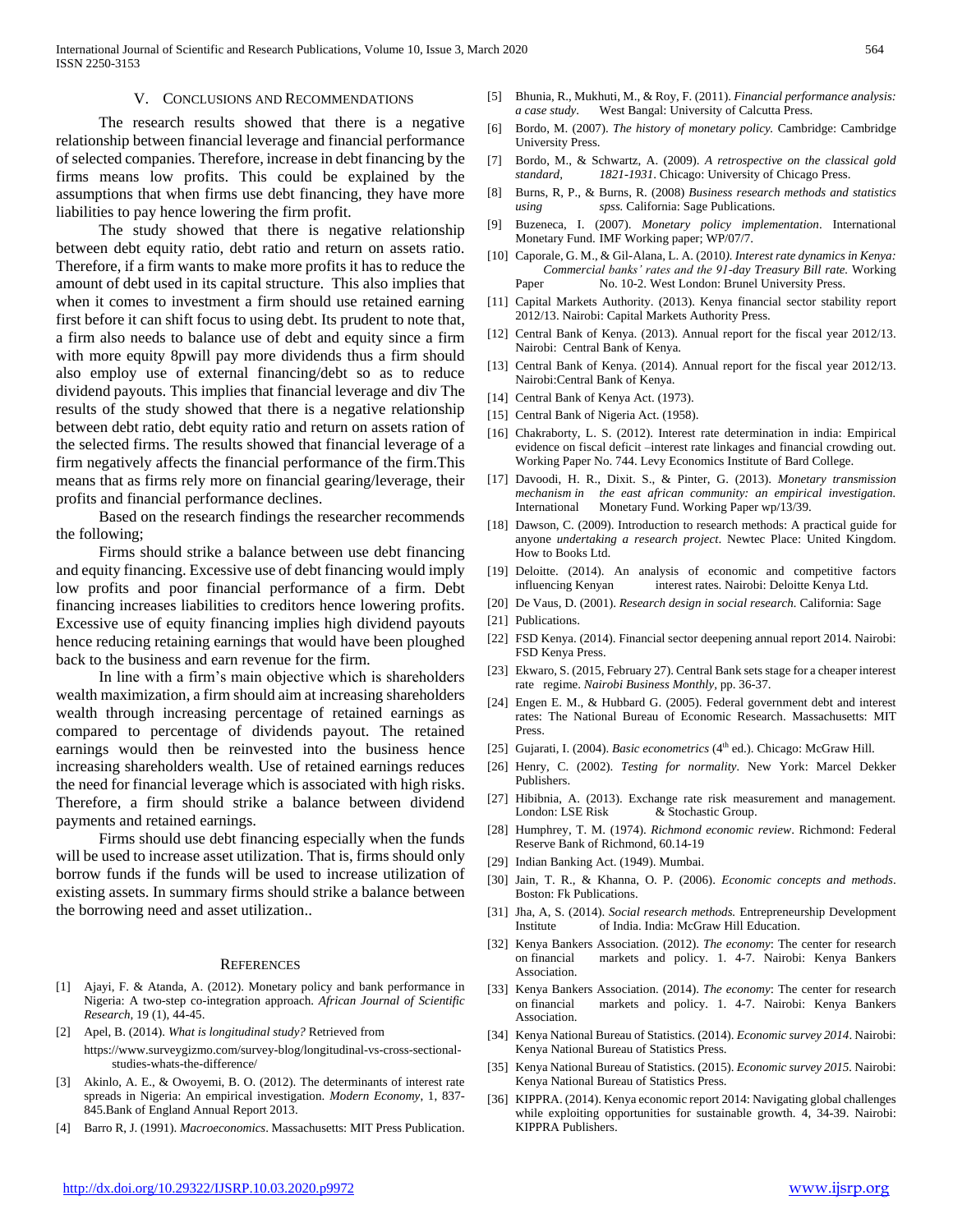- [37] Koech, G. K. (2014). Assessment of the effect of enterprise resource planning on performance of organisations within the agro-processing industry in Kenya: A case study of KTDA factories in Bomet County (Unpublished master's thesis) Kenyatta University. Nairobi.
- [38] Kothari, C. (2004). Research methodology: Methods & techniques (2nd ed.). New Delhi: New Age International Publishers.
- [39] Kowalczyk, D. (2013). *Longitudinal designs: Definition & examples chapter 7 lesson 4.* Retrieved from http://study.com/academy/lesson/longitudinal- designs-definitionexamples.html.
- [40] KPMG. (2012). *Africa banking survey 2012.* Nairobi: KPMG ltd.
- [41] Lipsey, R. G., & Harbury, C. (1992). *First principles of economics.* Boston: Weidenfeld and Nicolson Publishers.
- [42] Lodico, M. G., Spaulding D, T., Voegtle K, H. (2010). *Methods in educational research: from theory to practice.* New York: John Wiley & Sons Publishers.
- [43] Mishkin, F. (2007). *Monetary policy strategy*. Massachusetts: MIT Press.
- [44] Mwega, F. M. (2014). Financial regulation in Kenya: Balancing inclusive growth with financial stability. Working paper 407. Overseas Development Institute..Nairobi.
- [45] Montgomery, D. C., Peck, E. A., & Vining, G. G. (2012). *Introduction to linear regression analysis.* New York: John Wiley & Sons Publishers.
- [46] Ndungu, N. (2012) Speech; *Kenyan banking sector development over the last six years.* Remarks by Prof Njuguna Ndung'u, Governor of the Central Bank of Kenya, at the Kenya Bankers Association 50th anniversary luncheon, Nairobi, 7 August 2012.
- [47] Ngendo, K. (2012). The relationship between non-interest income and financial performance of commercial banks in Kenya (Unpublished thesis) University of Nairobi, Nairobi.
- [48] Ngugi, R. W. (2001). *An empirical analysis of interest rate spread in Kenya.*  African Economic Research Consortium. Nairobi: University of Nairobi Press.
- [49] Ngumi, P. N. (2013). Effect of bank innovations on financial performance of commercial banks in Kenya (Unpublished doctorate thesis), Jomo Kenyatta University of Agriculture and Technology, Nairobi.
- [50] Nissim, D., & Penman, S. H. (2001). An empirical analysis of the effect of changes in interest rates on accounting rates of return, growth, and equity values. New York: Columbia University Press.
- [51] Ojiambo, E. (2014*).* Why the new interest rate regime in Kenya should be treated with caution. The Star Newspaper, p. 12.
- [52] Olingo, A. (2015, July 2). *Expected rise in interest rates to hit mortgages*. *The Daily Nation.* Retrieved from, http://www.nation.co.ke/lifestyle/DN2/Expected-rise-in-interest-ratesto-hit- mortgages/-/957860/2772444/-/sjupv9/-/index.html.
- [53] Ondieki, D. N., & Jagongo, A. (2013). Effects of lowering central bank rate on bank's prime rate: an analysis of Kenyan commercial banks. *International Journal of Humanities and Social Science,* 3(20) pp 24-27.
- [54] Ongore, V., & Kusa, G. (2013). Determinants of financial performance of commercial banks in Kenya. *International Journal of Financial Economics.,*  6, 237-252.
- [55] Puhle, M. (2008). Bond portfolio optimization. *Springer Science & Business Media*,6, 29-34.
- [56] Rolley, V. V., & Sellon, G. H. (1996). *Economic review: Fourth quarter 1995.* . Kansas: Federal Reserve Bank of Kansas City
- [57] Rono, B. K., Wachilonga, L. W., & Simiyu, R. S. (2014). Assessment of the relationship between interest rate spread and performance of commercial banks listed in Nairobi Securities Exchange*. International Journal of Financial Economics* 3, 98-112.
- [58] Shaw, L., Petchey, M., Chapman H., & Abbott, R. (2009). Health research and research governance in UK primary care. *Social Science and Medicine,* 1, 13-17.
- [59] Sichei, M., Tiriongo, S. K., & Shimba, C. (2012). *Segmentation and efficiency of the interbank market in Kenya.* Nairobi: Kenya Bankers Association center for research on financial markets and policy.
- [60] Singh, K. (2007). *Quantitative social research method*. Mumbai; Sage Publishers. Stangor, C. (2014). *Research methods for the behavioral sciences*. Chicago: CengageLearning Publishers.
- [61] Venanzi, D. (2011). Financialperformance measures and value creation: the state of the art. Chicago: *Springer Science & Business Media,* 1, 41- 46.
- [62] Wilcox, R. (2005). Introduction to robust estimation and hypothesis testing. Boston: Academic Press.
- [63] White, L. (2009). *Library of economics and liberty.* Retrieved from [http://www.econlib.org/library/Enc/Inflation.html.](http://www.econlib.org/library/Enc/Inflation.html)
- [64] Abdussalam, M. A. (2006). An empirical study of firm structure and financial performance relationship: The Case of Jordan, Journal of Economic and Administrative Sciences, 22, 11, 41 – 59
- [65] Abor, J. & Biekpe, N. (2009). How do we explain the capital structure of SMEs in sub-Saharan Africa, Evidence from Ghana, *Journal of Economic Studies*, 36(1), 83-97
- [66] Abor, J. (2005). The effect of capital structure on profitability: empirical analysis of listed firms in Ghana, *Journal of Risk Finance*, 6(5), 438-445.
- [67] Adongo, J. (2012). The effect of financial leverage on financial performance and risk of firms listed at the Nairobi securities exchange, Unpublished MBA Project, University of Nairobi
- [68] Adongo, J. (2012). The effect of financial leverage on financial performance and risk of firms listed at the Nairobi securities exchange, Unpublished MBA Project, School of Business, University of Nairobi
- [69] Agrawal, A. & Nagarajan, N. J. (1990). Corporate capital structure, agency costs and ownership control: the case of all equity firms, *Journal of Finance*, 45, 1325-1331.
- [70] Ahmad, Z., Abdullah, M.H. & Roslan, S. (2012). *Capital Structure Effect on Firms Performance: focusing on consumers and industrials sectors on Malaysian firms*. International Review of Business Research Papers, 8 (5),  $137 - 155$
- [71] Akhtar, et al., (2012). Relationship between financial leverage and financial performance: evidence from fuel & energy sector of Pakistan, *European Journal of Business and Management*, 4, 11, 2222-2839.
- [72] Akhtar, S., & Oliver, B. (2009). Determinants of capital structure for japanese multinational and domestic corporations, International Review of Finance, 9, 1-26.
- [73] Al-Najjar, B. (2011). The inter-relationship between capital structure and dividend policy: empirical evidence from Jordanian data, International Review of Applied Economics, 25 (2), 209-224.
- [74] Al-Najjar, B., & Taylor, P. (2008). The relationship between capital structure and ownership structure: new evidence from Jordanian panel data, Managerial Finance, 34 (12), 919-933.
- [75] Al-Sakran S.A. (2001). Leverage determinants in the absence of corporate tax system: the case of non-financial publicly traded corporations in Saudi Arabia, Managerial Finance, 27, 58-86.
- [76] Amalendu, B. (2012). Leverage impact on firms investment decision: a case study of Indian pharmaceutical companies, International Journal of Contemporary Business Studies, 3, 1, 35-45.
- [77] Baskin, J. (2002). An empirical investigation of the pecking order hypothesis, Financial Management, 18, 26-34.
- [78] Cheng, C. & Tzeng, C. (2010). The Effect of leverage on firm value and how the firm financial quality influences on this effect, National Chung Cheng University, Taiwan.
- [79] Cooper, D. R., & Schindler, P. S. (2008). *Business research methods*. Boston: McGraw-Hill Irwin.
- [80] Daskalakis, N, & Psillaki, M. (2008). Firm factors explain capital structure, Evidence from SMEs in France and Greece, Applied Financial Economics, 18, 87-97
- [81] Dittmar, A. (2004). Capital structure in corporate spin‐offs, *Journal of Business*, 77 1, 9‐43.
- [82] Eunju, Y. & SooCheong, J. (2005). The effect of financial leverage on financial performance and risk of restaurant firms, *The Journal of Hospitality Financial Managements*, 13,200-210
- [83] Fama, E. & French, K. (2002). Testing tradeoff and pecking order predictions about dividends and debt, Review of Financial Studies, 15, 1-37,
- [84] Frank, M. Z., & Goyal, V. K. (2011). Trade-off and pecking order theories of debt, handbook of empirical corporate finance: Empirical Corporate Finance. Elsevier, 135–202
- [85] Gu, Z. (1993). Debt use and profitability: A reality check for the restaurant industry, *Journal of finance and accounting*, 7, 135-147.